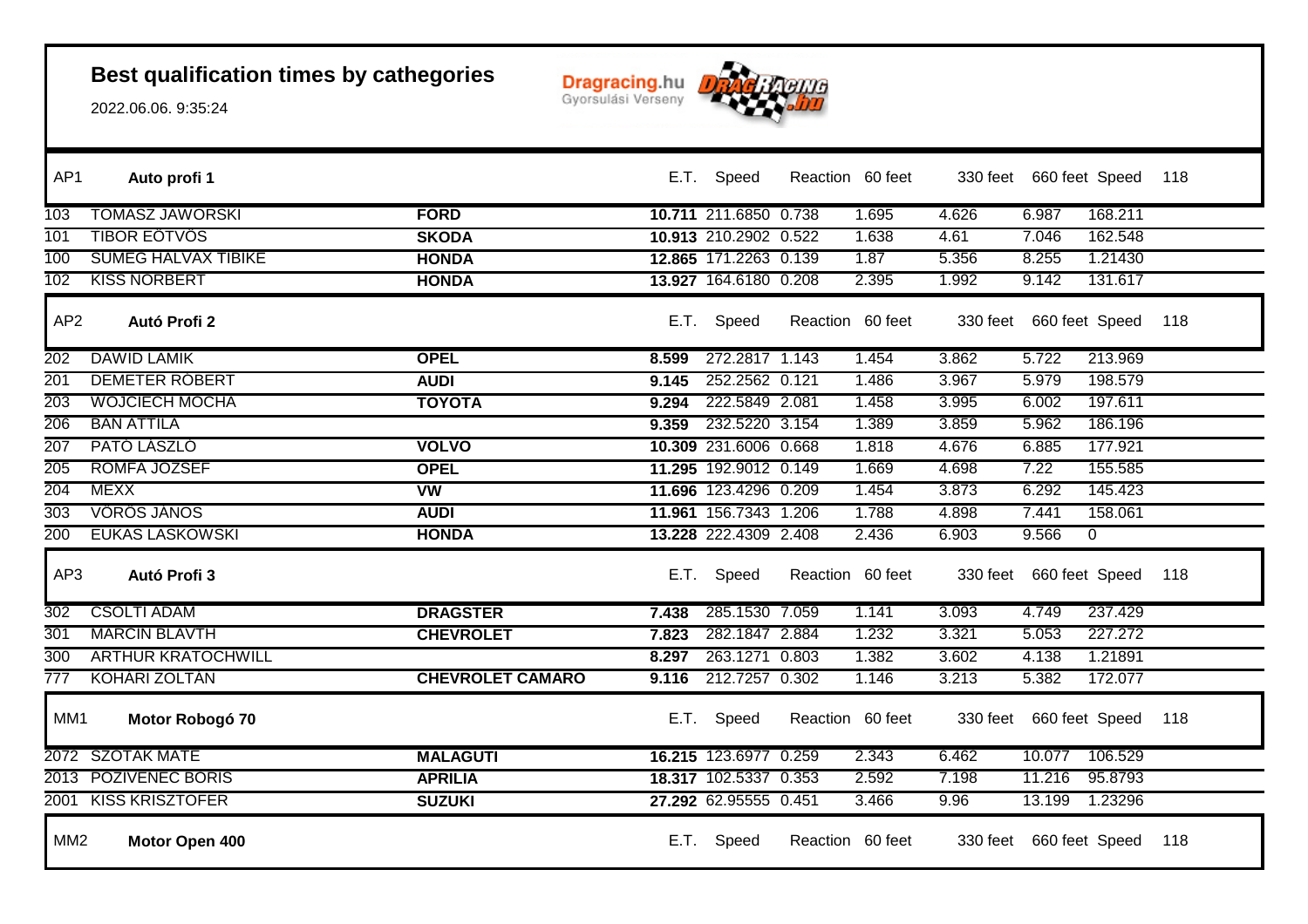**Dragracing.hu** 



| 2002 RACZ DAVID                | <b>KAWASAKI</b> |       | 13.824 153.5259 0.353 | 2.046            | 5.68    | 8.774                       | 126.365        |     |
|--------------------------------|-----------------|-------|-----------------------|------------------|---------|-----------------------------|----------------|-----|
| 2003 RACZ LADISLAV             | <b>KAWASAKI</b> |       | 14.276 145.8718 0.422 | 2.144            | 5.823   | 8.993                       | 123.436        |     |
| MM3<br><b>Motor Street 600</b> |                 |       | E.T. Speed            | Reaction 60 feet |         | 330 feet 660 feet Speed     |                | 118 |
| 2021 ADAM ZEMANOVIC            | YAMAHA          |       | 10.565 213.5028 0.238 | 1.894            | $-0.92$ | 6.937                       | 175.815        |     |
| 2500 DOBROSI LAJOS             | <b>SUZUKI</b>   |       | 10.849 209.9664 0.235 | 1.927            | 3.225   | 7.136                       | 170.616        |     |
| 2018 GONCZOL KRISZTIAN         | <b>HONDA</b>    |       | 11.043 200.9466 0.386 | 1.91             | 4.829   | 7.204                       | 165.788        |     |
| 2111 KOVÁCS TAMÁS              | <b>GSX-R</b>    |       | 11.249 197.9762 0.159 | 1.946            | 1.562   | 7.328                       | 162.127        |     |
| 2020 CSORBA NORBERT            | <b>KAWASAKI</b> |       | 11.256 203.4633 0.629 | 1.895            | 0.375   | 7.409                       | 163.934        |     |
| 2007 KOZMA KRISZTIAN           | YAMAHA          |       | 11.297 202.3199 0.349 | 2.047            | 5.073   | 7.459                       | 165.825        |     |
| MM4<br>Motor Street 1000+      |                 |       | E.T. Speed            | Reaction 60 feet |         | 330 feet 660 feet Speed     |                | 118 |
| 2011 VAGO JULIUS               | <b>SUZUKI</b>   | 9.7   | 245.9554 0.389        | 1.786            | 4.475   | $\overline{0}$              | $\overline{0}$ |     |
| 2006 DOBOS ATTILA              | <b>SUZUKI</b>   | 9.753 | 234.9256 0.192        | 1.718            | 4.373   | 6.447                       | 191.220        |     |
| 2009 HOLL ISTVAN               | <b>SUZUKI</b>   | 9.89  | 235.7255 0.393        | 1.795            | 4.466   | 6.569                       | 187.523        |     |
| 2012 DAVID NEMETH              | YAMAHA          | 9.932 | 237.3417 0.132        | 1.792            | 4.551   | 6.637                       | 189.873        |     |
| 2023 VILIAM PETO               | <b>SUZUKI</b>   | 10    | 240.5516 0.345        | 1.848            | 4.684   | 6.753                       | 192.406        |     |
| 2015 DOMOKOS GABOR             | <b>SUZUKI</b>   |       | 10.145 231.7079 0.289 | 1.851            | 4.535   | 6.755                       | 185.981        |     |
| 2019 NAGY TAMAS                |                 |       | 10.43 233.0157 0.304  | 1.943            | 4.894   | 7.063                       | 185.200        |     |
| 2017 ANNA BAK                  | <b>BMW</b>      |       | 11.041 227.1694 0.61  | 2.266            | 6.756   | 7.579                       | 177.879        |     |
| 2000 KISS ROBERT               | <b>SUZUKI</b>   |       | 11.381 203.4266 0.3   | 2.152            | 5.173   | 7.56                        | 165.654        |     |
| MM <sub>5</sub><br>Motor D600  |                 |       | E.T. Speed            | Reaction 60 feet |         | 330 feet 660 feet Speed     |                | 118 |
| 2022 BAKO RICHARD              | <b>KAWASAKI</b> |       | 10.618 210.0840 0.164 | 1.805            | 4.62    | 6.921                       | 170.719        |     |
| 2005 ASZTALOS TAMAS            | <b>SUZUKI</b>   |       | 10.692 210.4672 0.152 | 1.795            | 4.668   | 6.979                       | 170.914        |     |
| 2636 SZOTAK MIHALY             | <b>KAWASAKI</b> |       | 10.696 210.2803 0.092 | 1.808            | 4.694   | $\overline{7}$              | 171.128        |     |
| 2004 PINKE SZILVIA             | <b>KAWASAKI</b> |       | 10.979 214.2449 0.432 | 2.239            | 5.106   | 7.352                       | 174.270        |     |
| MM <sub>6</sub><br>Motor D1000 |                 |       | E.T. Speed            | Reaction 60 feet |         | 330 feet 660 feet Speed 118 |                |     |
| 2014 PAWEK RATAJCZAL           | <b>SUZUKI</b>   |       | 9.082 246.9677 0.176  | 1.546            | 3.954   | $-1.365$                    | 1.35671        |     |
| 2008 TOTH ZOLTAN PETER         | <b>SUZUKI</b>   | 9.55  | 229.2759 0.391        | 1.566            | 4.109   | 6.18                        | 50.2866        |     |
|                                |                 |       |                       |                  |         |                             |                |     |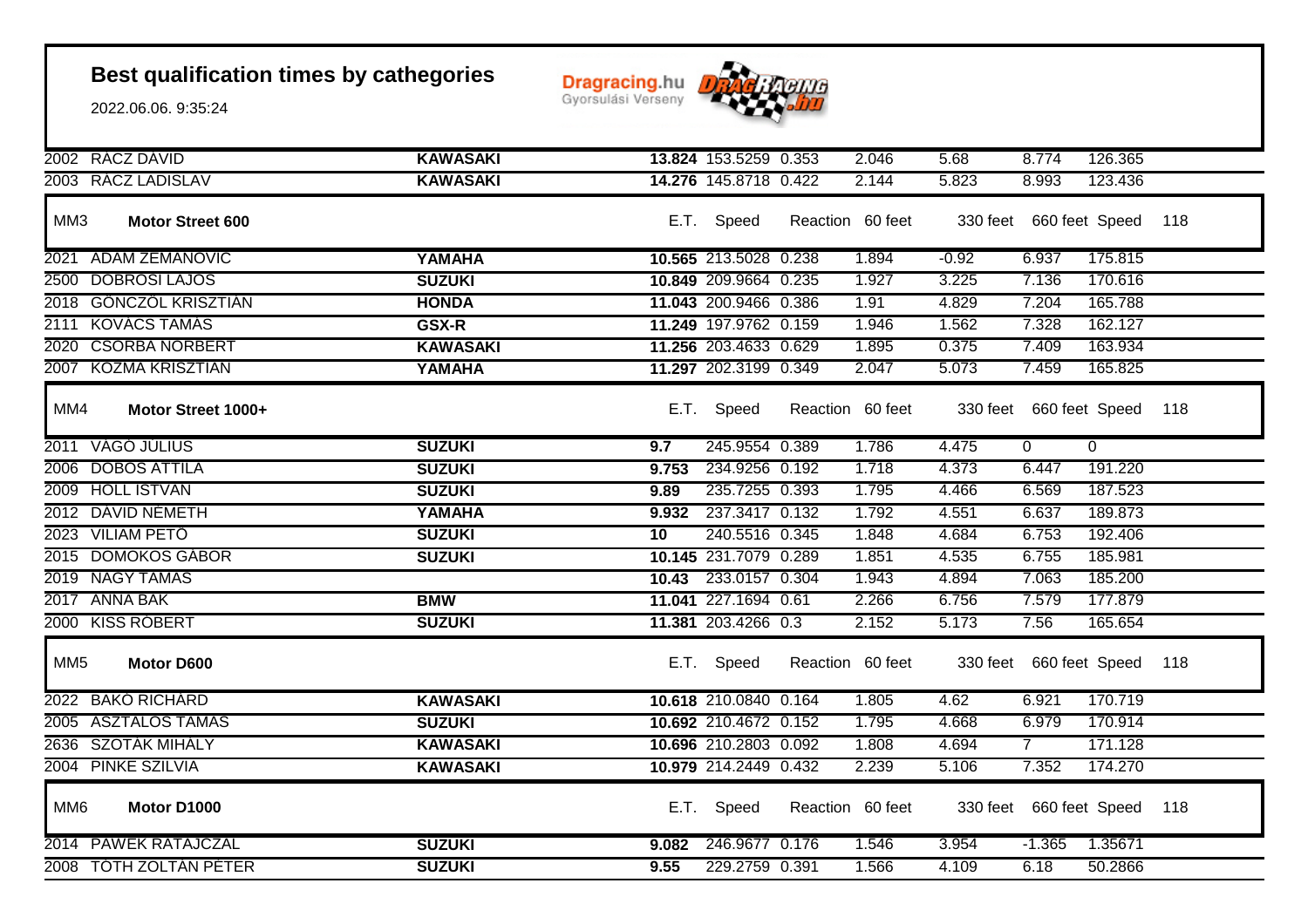

|                 | 2016 TOTH EDOMER              | <b>SUZUKI</b>     |       | 10.225 229.7676 0.381 | 1.939            | 4.707 | 6.83                        | 185.950 |     |
|-----------------|-------------------------------|-------------------|-------|-----------------------|------------------|-------|-----------------------------|---------|-----|
|                 | 2010 HOLL ISTVAN              | <b>KAWASAKI</b>   |       | 10.426 230.6273 0.253 | 1.994            | 4.905 | 7.046                       | 185.513 |     |
| MM7             | <b>Motor Superstreet</b>      |                   |       | E.T. Speed            | Reaction 60 feet |       | 330 feet 660 feet Speed     |         | 118 |
|                 | 2246 KMETTY AGOSTON           | <b>SUZUKI</b>     |       | 10.177 232.9795 0.25  | 1.945            | 4.675 | 6.812                       | 185.873 |     |
|                 | 2642 POZIVENEC STANO          | <b>SUZUKI</b>     |       | 12.304 194.3424 0.178 | 1.884            | 4.968 | 7.8                         | 151.801 |     |
| SP <sub>1</sub> | Autó Street 1 9.00 - 9.999    |                   |       | E.T. Speed            | Reaction 60 feet |       | 330 feet 660 feet Speed     |         | 118 |
|                 | 1033 FARKAS ISTVAN            | <b>AUDI</b>       | 9.978 | 227.4565 1.032        | 1.699            | 4.4   | 6.572                       | 183.045 |     |
|                 | 1017 KULI ZOLTÁN              | <b>AUDI</b>       | 9.989 | 225.4396 0.36         | 1.661            | 4.311 | 6.506                       | 179.311 |     |
| SP <sub>2</sub> | Autó Street 2 10.000 - 10.999 |                   |       | E.T. Speed            | Reaction 60 feet |       | 330 feet 660 feet Speed     |         | 118 |
|                 | 1006 TOMASZ DROZIDI           | <b>BMW</b>        |       | 10.08 237.1541 1.278  | 1.786            | 4.586 | 6.739                       | 185.574 |     |
|                 | 1022 SCHUSTER ZOLTAN          | <b>AUDI</b>       |       | 10.333 221.3913 4.466 | 1.866            | 4.622 | 6.83                        | 179.111 |     |
| SP <sub>3</sub> | Autó Street 3 11.000 - 11.999 |                   |       | E.T. Speed            | Reaction 60 feet |       | 330 feet 660 feet Speed 118 |         |     |
|                 | 1021 AGH FERENC               | <b>AUDI</b>       |       | 11.297 198.6930 0.846 | 1.851            | 4.85  | 7.331                       | 158.859 |     |
|                 | 1008 SZOMBATI GERGELY         | <b>HONDA</b>      |       | 11.746 200.7942 0.438 | 2.068            | 5.264 | 7.781                       | 160.553 |     |
| SP4             | Autó Street 4 12.000 - 12.999 |                   |       | E.T. Speed            | Reaction 60 feet |       | 330 feet 660 feet Speed 118 |         |     |
|                 | 1013 CZMOREK ZOLTAN           | <b>MITSUBISHI</b> |       | 12.238 177.3329 0.903 | 1.759            | 5.055 | 7.824                       | 142.180 |     |
|                 | 1028 GOMBOS GABOR             | <b>AUDI</b>       |       | 12.274 5.572396 0.49  | 1.733            | 5.043 | 7.826                       | 142.436 |     |
|                 | 1014 RAGO ATTILA              | <b>BMW</b>        |       | 12.293 187.5156 0.446 | 2.113            | 5.439 | 8.101                       | 148.529 |     |
|                 | 1004 KRAWCZIK PRZEMEK         | <b>AUDI</b>       |       | 12.555 138.3295 0.975 | 1.98             | 5.002 | 7.527                       | 144.281 |     |
|                 | 1031 BORZA ATTILA             | <b>BMW</b>        |       | 12.913 167.3422 2.108 | 1.9              | 5.34  | 8.238                       | 136.124 |     |
| SP <sub>5</sub> | Autó Street 5 13.0 - 13.499   |                   |       | E.T. Speed            | Reaction 60 feet |       | 330 feet 660 feet Speed     |         | 118 |
|                 | 1023 BÁNHUNYADI ZSOLT         | <b>AUDI</b>       |       | 13.036 178.1049 1.038 | 2.189            | 5.773 | 8.573                       | 140.191 |     |
|                 | 1011 PIROS VIVIEN             | <b>AUDI</b>       |       | 13.126 176.9285 0.143 | 3.037            | 5.72  | 8.666                       | 1.22319 |     |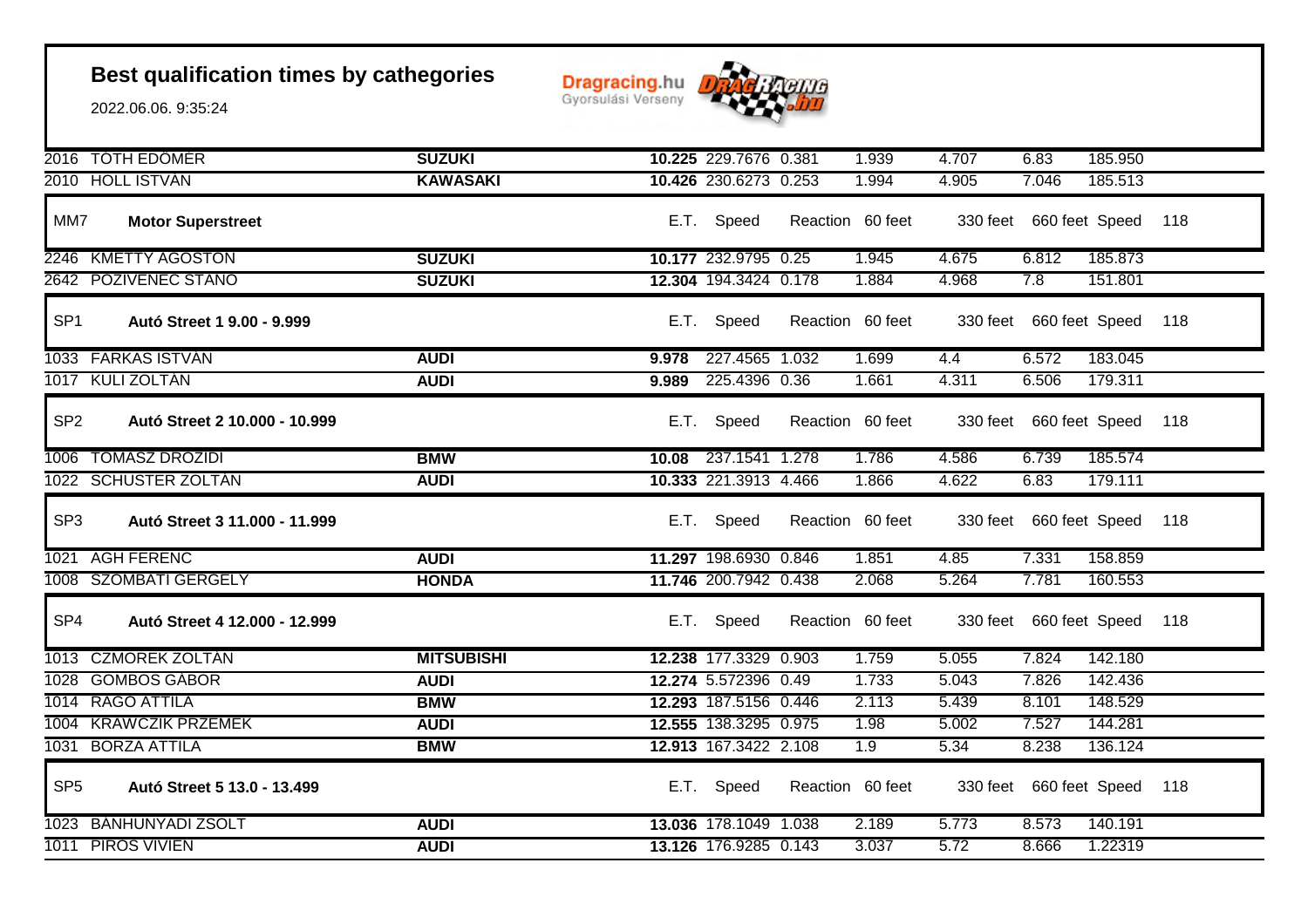

|                 | 1000 NENAD                     | <b>BMW</b>             | 13.216 172.1828 0.444 | 2.148            | 5.726 | 8.629                       | 136.194 |     |
|-----------------|--------------------------------|------------------------|-----------------------|------------------|-------|-----------------------------|---------|-----|
|                 | 1020 KOMLODI FERENC            | <b>FORD</b>            | 13.266 168.5267 0.258 | 2.231            | 5.807 | 8.664                       | 137.715 |     |
|                 | 1032 PROVITS ZSOLT FERENC      | <b>MERCEDES</b>        | 13.274 167.9605 0.548 | 2.018            | 5.574 | 8.551                       | 132.143 |     |
| SP <sub>6</sub> | Autó Street 6 13.500 - 13.999  |                        | E.T. Speed            | Reaction 60 feet |       | 330 feet 660 feet Speed     |         | 118 |
|                 | 1019 LENART CHRISTOPHER        | <b>SEAT</b>            | 13.956 164.4616 0.567 | 2.28             | 6.063 | 9.126                       | 127.866 |     |
| SP7             | Autó Street 7 14.0 - 14.499    |                        | E.T. Speed            | Reaction 60 feet |       | 330 feet 660 feet Speed     |         | 118 |
|                 | 1012 HORVATH TAMAS             | <b>VW</b>              | 14.027 148.1432 0.226 | 2.384            | 6.154 | 9.138                       | 132.337 |     |
|                 | 1010 BIHARI DOMINIK            | <b>SEAT</b>            | 14.281 162.2440 0.862 | 2.469            | 6.328 | 9.407                       | 128.040 |     |
|                 | 1003 JASZBERENYI ALEX          | <b>OPEL</b>            | 14.322 152.9935 0.595 | 2.102            | 5.965 | 9.185                       | 122.505 |     |
|                 | 1007 KOLICS ZOLTAN GERGÖ       | <b>HONDA</b>           | 14.429 150.9661 0.293 | 2.232            | 6.062 | 9.273                       | 123.166 |     |
| SP <sub>8</sub> | Autó Street 8 14.500 - 14.999  |                        | E.T. Speed            | Reaction 60 feet |       | 330 feet 660 feet Speed     |         | 118 |
|                 | 1005 CSOMA ISTVAN              | <b>HONDA</b>           | 14.693 156.9311 0.726 | 2.533            | 6.543 | 9.709                       | 126.043 |     |
|                 | 1009 GYURCSIK ZOLTAN           | <b>HONDA</b>           | 14.728 151.3979 1.021 | 2.377            | 6.318 | 9.561                       | 122.047 |     |
| SP <sub>9</sub> | Autó Street 9 15.000 - 15.999  |                        | E.T. Speed            | Reaction 60 feet |       | 330 feet 660 feet Speed     |         | 118 |
|                 | 1024 DADAI TIBOR               | <b>OPEL</b>            | 15.084 150.8396 0.404 | 2.488            | 6.567 | 9.869                       | 121.062 |     |
|                 | 1030 KUTSAGI BALINT            | <b>AUDI</b>            | 15.107 5.889235 0.428 | 2.285            | 6.35  | 9.746                       | 117.047 |     |
|                 | 1002 KALLAI ZOLTAN             | <b>PEUGEOT</b>         | 15.228 149.1844 1.855 | 2.507            | 6.608 | 9.924                       | 118.159 |     |
|                 | 1027 SZKLENAR CSABA            | <b>JAGUAR</b>          | 15.328 146.6610 0.536 | 2.213            | 6.465 | 9.93                        | 115.275 |     |
|                 | 1018 LENARTNE KOVACS HENRIETTA | <b>SEAT</b>            | 15.424 152.6355 0.575 | 2.733            | 6.995 | 10.269                      | 122.803 |     |
| <b>SPX</b>      | Autó Street 10 16.000 felett   |                        | E.T. Speed            | Reaction 60 feet |       | 330 feet 660 feet Speed 118 |         |     |
|                 | 1001 EGRI GÁZA                 | $\overline{\text{vw}}$ | 16.069 19.93797 0.6   | 2.815            | 6.99  | 10.48                       | 112.618 |     |
|                 | 1026 BIRO ISTVAN               | <b>HONDA</b>           | 16.228 138.3466 1.017 | 2.505            | 6.883 | 10.499                      | 108.256 |     |
|                 | 1025 BIRO ATTILA               | <b>HONDA</b>           | 16.355 137.8338 0.846 | 2.538            | 7.048 | 10.673                      | 109.011 |     |
| 996             | <b>CSIKAI ROBERT</b>           | <b>RENAULT</b>         | 16.672 133.0731 0.766 | 2.736            | 7.132 | 10.795                      | 106.969 |     |
|                 | 1029 KATAI VIKTOR              | <b>SEAT</b>            | 17.178 129.9563 2.688 | 2.631            | 7.267 | 11.093                      | 102.286 |     |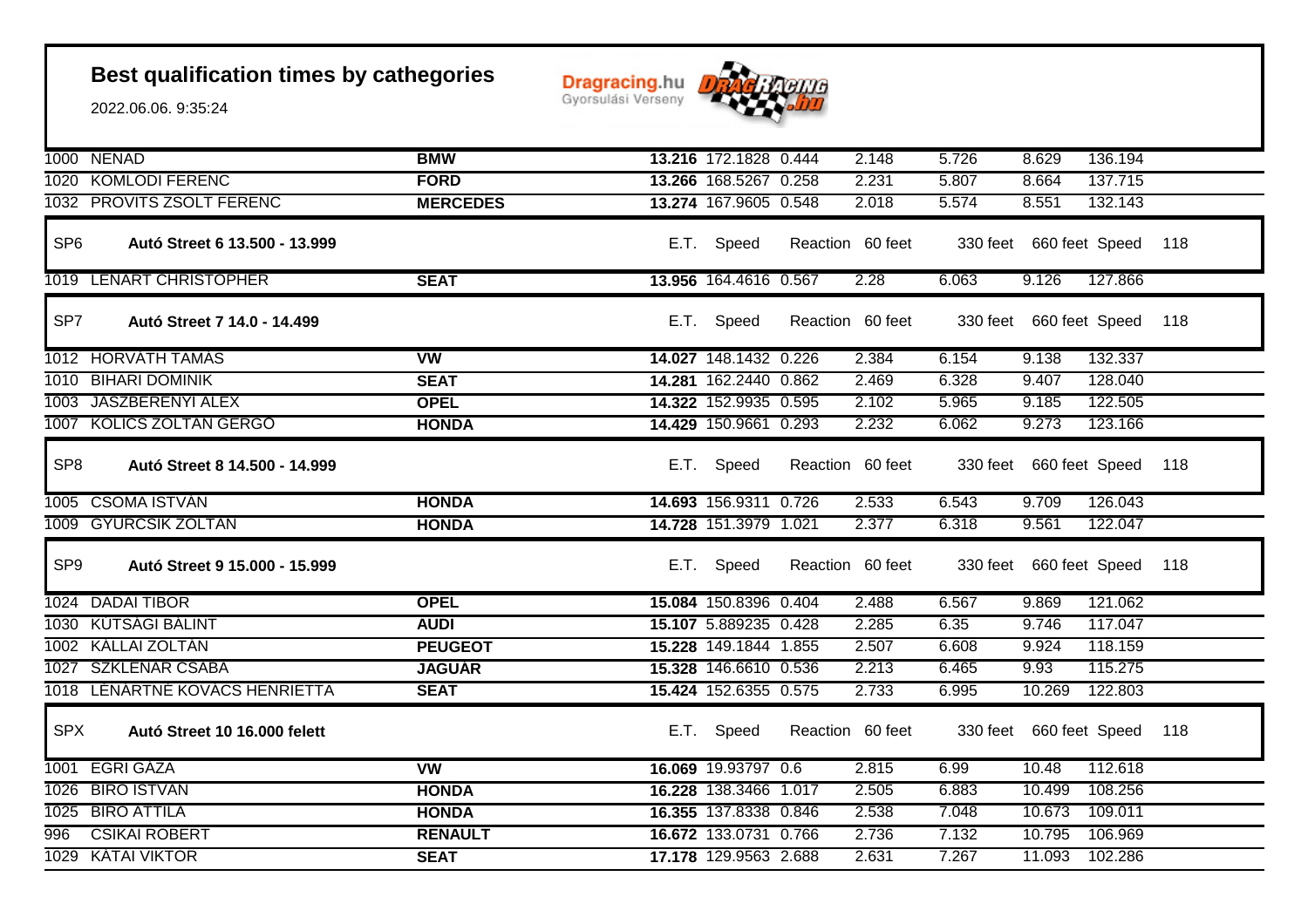

| T <sub>0</sub>  | <b>TESZT</b>                |                 |       | E.T. Speed            | Reaction 60 feet |                |         | 330 feet 660 feet Speed | 118 |
|-----------------|-----------------------------|-----------------|-------|-----------------------|------------------|----------------|---------|-------------------------|-----|
| 14              | PETER HERCZ                 | <b>SUZUKI</b>   | 8.593 | 276.6847 0.176        | 1.727            | 4.015          | 5.771   | 225.135                 |     |
| 15              | PETER BARATH                | <b>SUZUKI</b>   | 9.504 | 244.0082 0.13         | 1.67             | 4.288          | 6.299   | 196.876                 |     |
| 23              | <b>ZSOLT JOBA</b>           | <b>NISSAN</b>   | 9.571 | 246.6429 2.294        | 1.692            | 4.337          | 6.372   | 195.813                 |     |
| $\overline{16}$ | <b>RADOVAN MACAI</b>        | <b>KAWASAKI</b> | 9.611 | 245.5929 0.27         | 1.773            | 4.411          | $-1.52$ | 1.37361                 |     |
| 901             | <b>DEMETER DEMY</b>         | <b>BMW</b>      |       | 10.797 204.6198 3.061 | 1.635            | 4.52           | 6.96    | 162.325                 |     |
| $\overline{17}$ | <b>HENRICH KOTLAR</b>       | <b>SUZUKI</b>   |       | 10.952 221.2171 0.538 | 2.125            | 5.189          | 7.428   | 178.962                 |     |
| $\overline{9}$  | <b>BRANISLAV HUDECEK</b>    | <b>VW</b>       |       | 11.043 200.3561 1.107 | 1.646            | 4.628          | 7.096   | 158.417                 |     |
| $\overline{8}$  | <b>JAN ZAVODNY</b>          | <b>AUDI</b>     |       | 11.074 206.4977 1.333 | 1.843            | 4.832          | 7.253   | 164.018                 |     |
| 3001            | <b>LASZLO ZOLTAN</b>        | <b>OPEL</b>     |       | 11.698 196.7557 0.299 | 2.006            | 5.169          | 7.699   | 155.795                 |     |
|                 | 3005 BERTOK ERNO            | <b>OPEL</b>     |       | 11.704 195.1431 0.593 | 1.841            | 5.118          | 7.712   | 158.044                 |     |
| $\overline{21}$ | <b>IVAN CICH</b>            | <b>SEAT</b>     |       | 11.789 208.6230 1.418 | 2.055            | 5.44           | 7.967   | 162.836                 |     |
| $\overline{2}$  | PETER PAP                   | <b>VW</b>       |       | 11.889 182.5483 0.33  | 1.819            | 5 <sup>5</sup> | 7.652   | 148.534                 |     |
| 902             | <b>VAS CSABA</b>            | <b>SEAT</b>     |       | 12.043 199.0445 0.926 | 2.111            | 5.505          | 8.067   | 155.790                 |     |
| $\overline{13}$ | <b>MICHAL GECY</b>          | <b>SEAT</b>     |       | 12.117 208.2369 0.339 | 0.101            | 5.775          | 8.269   | 159.308                 |     |
| $\overline{5}$  | <b>LUBOS BENDIK</b>         | <b>BMW</b>      |       | 12.406 180.0576 2.315 | 1.863            | 5.289          | 8.046   | 143.613                 |     |
| $\overline{24}$ | <b>MILOS OLEJNIK</b>        | <b>SEAT</b>     |       | 12.763 186.1812 0.653 | 2.26             | 5.795          | 8.504   | 148.392                 |     |
| $\overline{19}$ | <b>BORIS PAPAJ</b>          | <b>AUDI</b>     |       | 12.768 175.7263 1.411 | 1.836            | 5.369          | 8.239   | 135.167                 |     |
| $\overline{20}$ | <b>ROMAN TOTH</b>           | <b>VW</b>       |       | 12.911 182.0830 0.38  | 2.315            | 5.831          | 8.578   | 143.604                 |     |
| $\overline{25}$ | <b>JAN MOHYLA</b>           | <b>BMW</b>      |       | 12.975 173.6714 0.606 | 2.086            | 5.58           | 8.44    | 137.480                 |     |
| 903             | <b>TOLLI GABOR</b>          | <b>BMW</b>      |       | 13.002 185.6435 0.595 | 2.329            | 5.9            | 8.695   | 144.170                 |     |
| 7               | <b>PAVEL HIBLER</b>         | <b>SKODA</b>    |       | 13.171 188.3002 0.725 | 2.417            | 7.236          | 8.916   | 145.189                 |     |
| $\overline{18}$ | <b>HENRICH KOTLÁR</b>       | <b>SEAT</b>     |       | 13.493 169.0648 2.059 | 2.236            | 5.932          | 8.863   | 135.542                 |     |
|                 | 3002 HOSZCIESZLAVSZKY TIBOR | <b>OPEL</b>     |       | 13.706 170.1001 0.288 | 2.473            | 6.129          | 9.057   | 135.644                 |     |
| $\overline{26}$ | <b>MAROS OLAH</b>           | <b>SEAT</b>     |       | 13.739 168.9125 2.559 | 2.42             | 6.148          | 9.089   | 133.590                 |     |
| 10              | <b>IGOR STAVINA</b>         | <b>SKODA</b>    |       | 13.794 151.7860 0.498 | 2.016            | 5.67           | 8.78    | 125.610                 |     |
|                 | 3004 KULCSÁR ZOLTÁN         | <b>OPEL</b>     |       | 13.946 160.9326 0.703 | 2.161            | 5.905          | 9.059   | 127.623                 |     |
| $\overline{11}$ | ING. VALENT PETER           | <b>SKODA</b>    |       | 14.138 154.0832 0.726 | 2.141            | 5.922          | 9.076   | 124.381                 |     |
|                 | 3006 DOMSA KRISZTIAN        | <b>OPEL</b>     |       | 14.656 153.4160 0.317 | 2.379            | 6.327          | 9.539   | 122.472                 |     |
| 3               | <b>TOMAS VETOR</b>          | <b>HONDA</b>    |       | 14.769 152.8480 0.603 | 2.321            | 6.284          | 10.877  | 37.6229                 |     |
| 99              | <b>MONIKA WEISOVA</b>       | <b>HONDA</b>    |       | 14.938 152.8480 0.992 | 2.43             | 6.477          | 9.754   | 120.035                 |     |